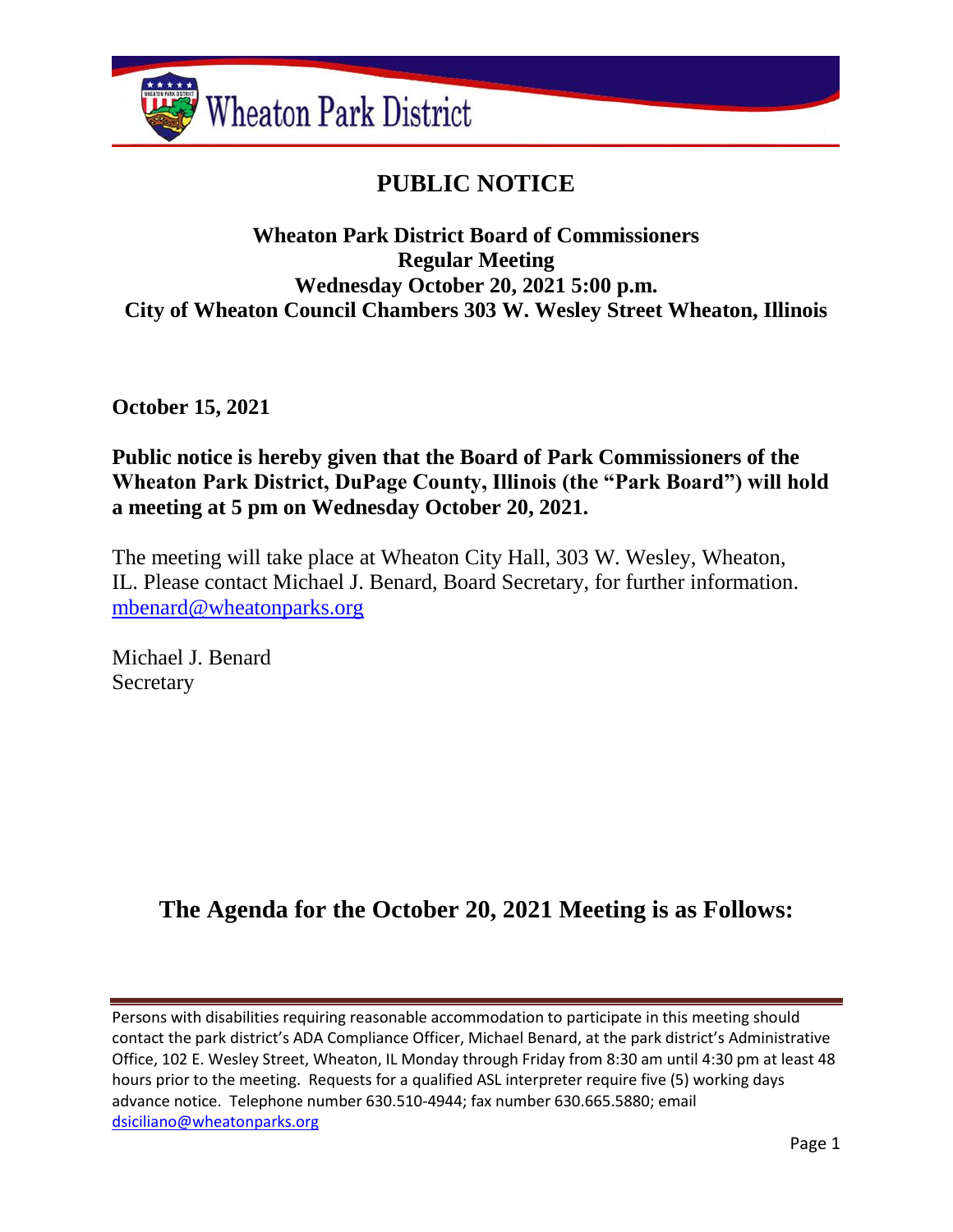

# **Meeting of the Wheaton Park District Board of Commissioners October 20, 2021 5:00 pm**

# **CALL TO ORDER**

#### **PRESENTATIONS**

- Mary Lubko Center Manager, Megann Panek
- Adult Education & Recreation Supervisor, Matthew Wrobel

# **COMMUNITY INPUT**

Public comments are important to the Board. However, it is the Board's policy not to act on items until time has been taken to gather information and discuss all options. Lack of action does not imply lack of interest in the issues. During the community input portion of the agenda the board typically will ask residents to provide input prior to accepting input from nonresidents.

#### **CONSENT AGENDA**

Consent Agenda items are considered by the Park District to be routine and will be enacted in one motion. There will be no separate discussion on these items. If a member of the Park Board requests, a Consent Agenda item will be removed from the Consent Agenda and considered as an individual item at the end of old or new business.

- A. Approval of the Disbursements totaling \$ 853,989.31 for the period beginning September 8, 2021 and ending October 12, 2021
- B. Approval of the Disbursements totaling \$ 466,545.80 for the period beginning September 8, 2021 and ending October 12, 2021
- C. Approval of the Regular Meeting Minutes for September 15, 2021
- D. Approval of the Subcommittee Minutes for October 6, 2021
- E. Approval of the Closed Session Minutes for October 6, 2021
- F. Approval of the revised 2021 Subcommittee Meeting Schedule
- G. Approval of the payment to Booster Shot LLC, in the amount of \$10,406.50 for RAMS Football Fundraising Costs

#### **UNFINISHED BUSINESS**

None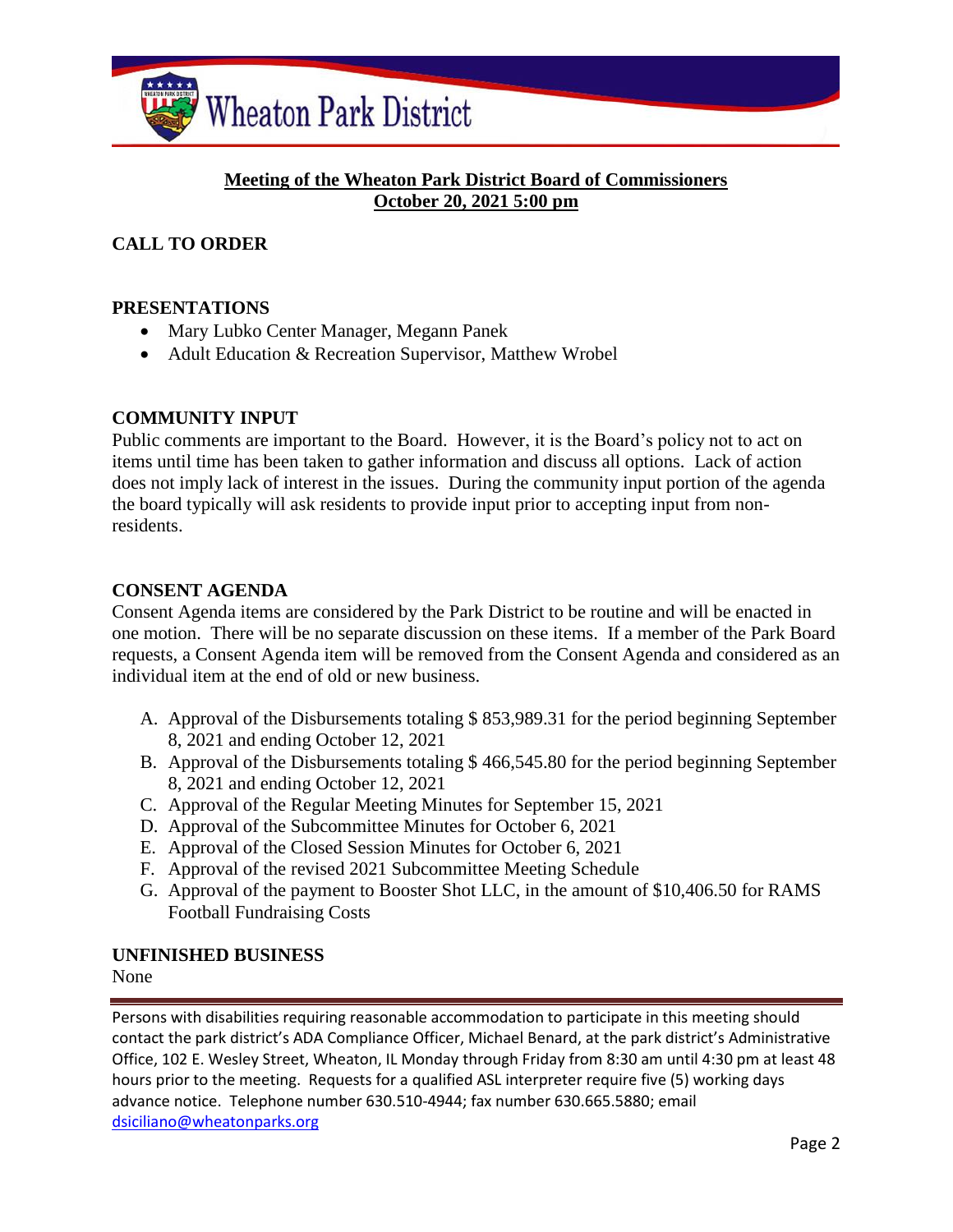

#### **NEW BUSINESS**

- 1. **Resolution 2021-10** Motion to Approve Resolution 2021-10 Authorizing the Annual Aggregate Levy in Compliance with the Truth in Taxation Law
- 2. **Information Technology Managed Services** Motion to Approve a Professional Services Agreement for the Management of Information Technology Services with Advanced Intelligence Engineering (AIE) for a four-year term beginning January 1, 2022, at a cost of \$210,000 per year.
- 3. **Arrowhead Golf Club Food Supply 2021-2022** Motion to Approve the Bids for the Following Products, Vendors, Costs and Pricing Terms

| Appetizers: | Van Lang Foods              | \$77,430  | Fixed Pricing- 1 year    |
|-------------|-----------------------------|-----------|--------------------------|
| Dairy:      | Sysco Chicago               | \$97,668  | Commodity Pricing-1 year |
| Seafood:    | Fortune Fish                | \$255,965 | Commodity Pricing-1 year |
| Poultry:    | <b>Consumers Meat</b>       | \$115,310 | Commodity Pricing-1 year |
| Meat:       | <b>Consumers Meat</b>       | \$365,757 | Fixed Pricing- 1 year    |
|             | General/Froz: Sysco Chicago | \$128,222 | Fixed Pricing- 1 year    |
| Dry Goods:  | Sysco Chicago               | \$126,324 | Fixed Pricing- 1 year    |
| Paper/Disp: | Sysco Chicago               | \$64,778  | Fixed Pricing-1year      |
| Produce:    | <b>Get Fresh</b>            | \$132,902 | Commodity Pricing-1 year |
| Beverages:  | Sysco Chicago               | \$21,372  | Fixed Pricing-1 year     |

- 4. **Arrowhead Golf Course Chemicals 2022** Motion to Approve the Bids for the Vendors, Products and Prices per Staff Recommendations *(see back page of Agenda)*
- 5. **Sensory Playground Surfacing** Motion to approve of the purchase of playground safety surfacing from Perfect Turf in the amount of \$24,950. Expense to be reimbursed by the Play For All Foundation
- 8. **Presidents Park Playground Installation Project** Motion to approve a No Cost Change Order with Innovation Landscape to extend the completion date to October 15, 2021
- 9. **Orchard Park Paving Project** Motion to accept the quote from Meyer Paving for \$22,999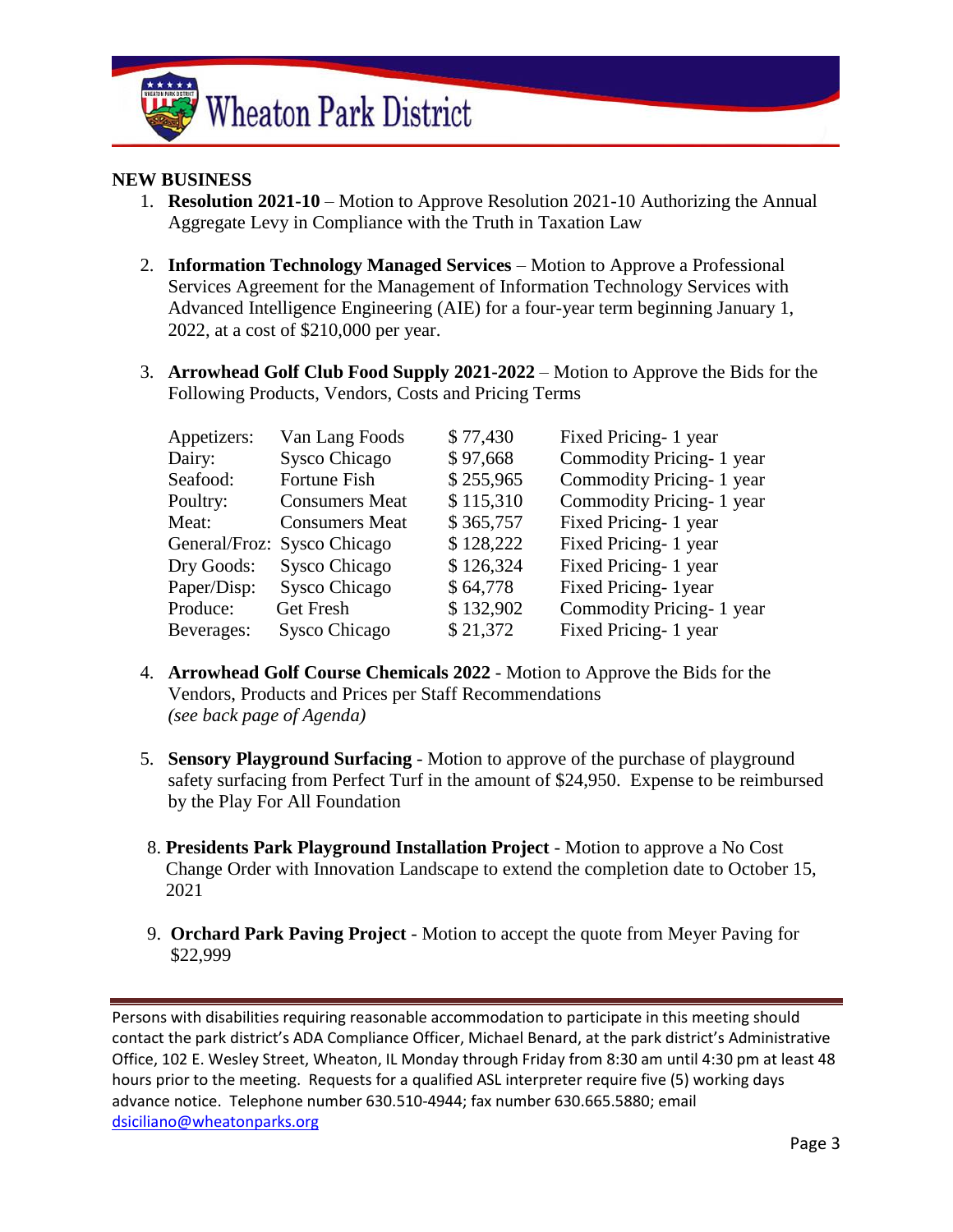

### **REPORTS FROM STAFF**

- Executive Director TIF Joint Annual Review Board Meeting October 27, 2022
- Monthly Department Reports Finance, Special Facilities, Marketing, Development, Events, Recreation, Athletics, Parks and Planning
- Aquatics Annual Report 2020

# **BOARD SUBCOMMITTEE REPORTS / DISCUSSION**

#### **CLOSED SESSION**

- a. Appointment, employment, compensation, discipline, performance, or dismissal of specific employees, 5ILCS 120/2 (c) (1)
- b. Purchase or lease of real property, 5ILCS 120/2 (c) (5)
- c. Setting of price for sale or lease of property owned by the public body, 5ILCS 120/2 (c) (6)
- d. Pending, probable or imminent litigation,  $5ILCS 120/2$  (c) (11)
- e. Discussion of minutes of meetings lawfully closed under this Act, whether for purposes of approval by the body of the minutes or semi-annual review of the minutes, 5 ILCS 120/2(c) (21)
- f. The selection of a person to fill a vacancy in public office, 5 ILCS  $120/2(c)(3)$ .

# **POSSIBLE ACTION ON ITEMS DISCUSSED IN CLOSED SESSION**

# **ADJOURNMENT**